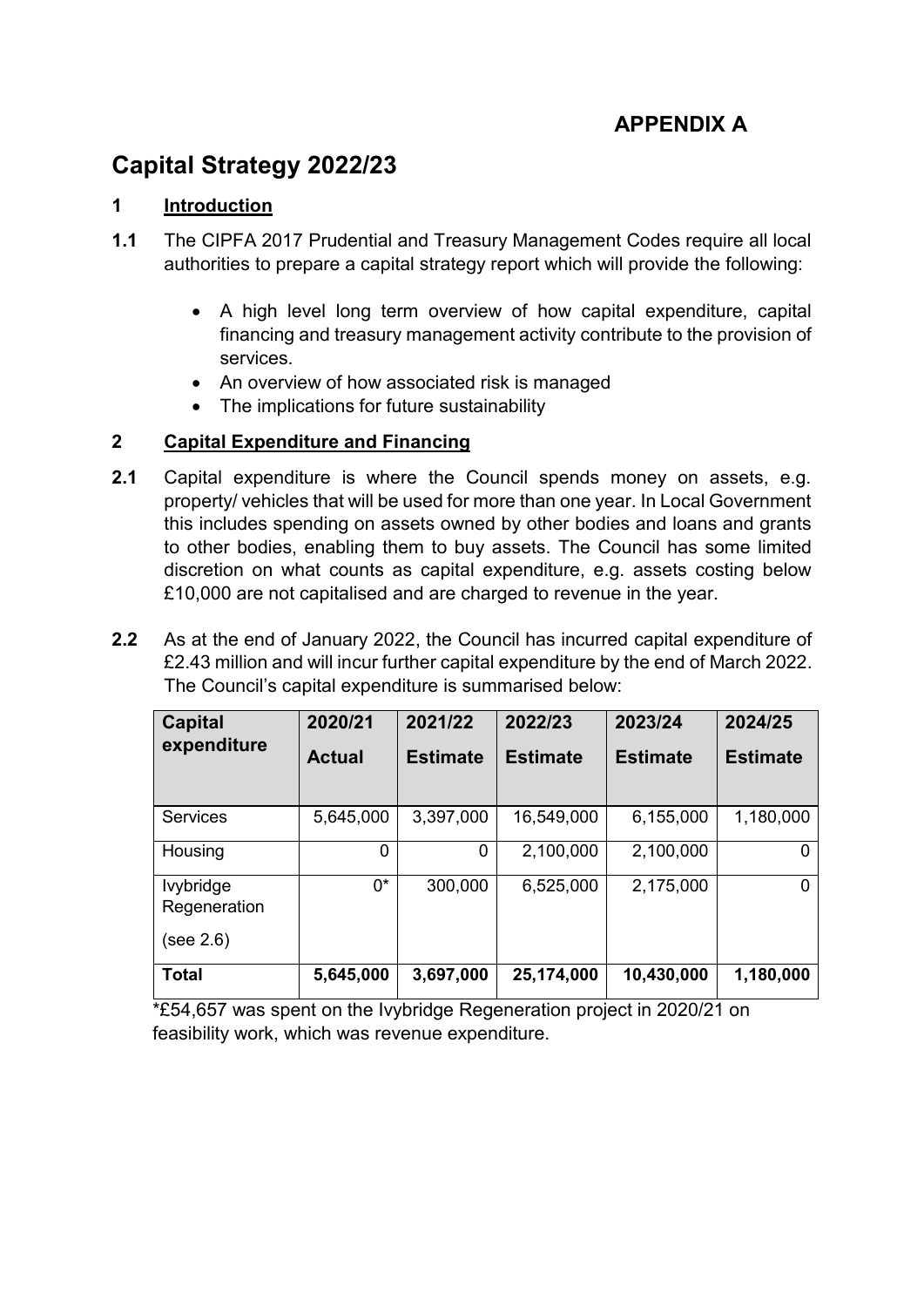## **Housing projects**

- **2.3** Full Council approved the recommendations made on 25<sup>th</sup> November 2021 relating to the St Anns Chapel Housing Project. £4.2million was approved to deliver 8 affordable homes, 3 open market units and 2 serviced plots. It has been agreed that the scheme will be funded as follows:
	- Long-term funding of up to £2.2m from a combination of internal and external borrowing (from the Public Works Loan Board);
	- Funding of up to £250,000 from the Affordable Housing Earmarked Reserve (in addition to the £100,000 approved previously);
	- £1.4m from the disposal of the 3 Open Market Units;
	- Homes England grant of not less than £110,000; and
	- £162,000 from Section 106 contributions (previously approved)

Delivery is expected to commence in spring 2022 with completion anticipated for late 2023. Members of the Assets team have met on site with the developer to discuss the initial steps of entering into development. This will take the next couple of months and consists of contractual work, pre planning considerations, landowner and initial access and site set up.

#### **Commercial Investment**

- **2.4** In December 2019, the Council revised its Commercial Investment Strategy (originally approved in September 2018), which included multiple objectives: (a) to support regeneration and the economic activity of the Council (b) to enhance economic benefit (c) to grow business rate income (d) to assist with the financial sustainability of the Council as an ancillary benefit and (e) to help continue deliver and/or improve frontline services in keeping with its adopted strategy and objectives. This was approved by Council on 19th December 2019 (Minute C53/19).
- **2.5** The Executive considered an updated Regeneration and Investment Strategy at their meeting on 3rd March 2022. This will be further considered by Council on 31st March 2022. The updated strategy reflects the new guidance from the Public Works Loan Board (PWLB) on PWLB borrowing. The rules for PWLB investment have changed. The following criteria are the only criteria in which the Council can use PWLB funding as supported by this strategy. The four categories are housing, regeneration, service delivery or refinancing of existing debt.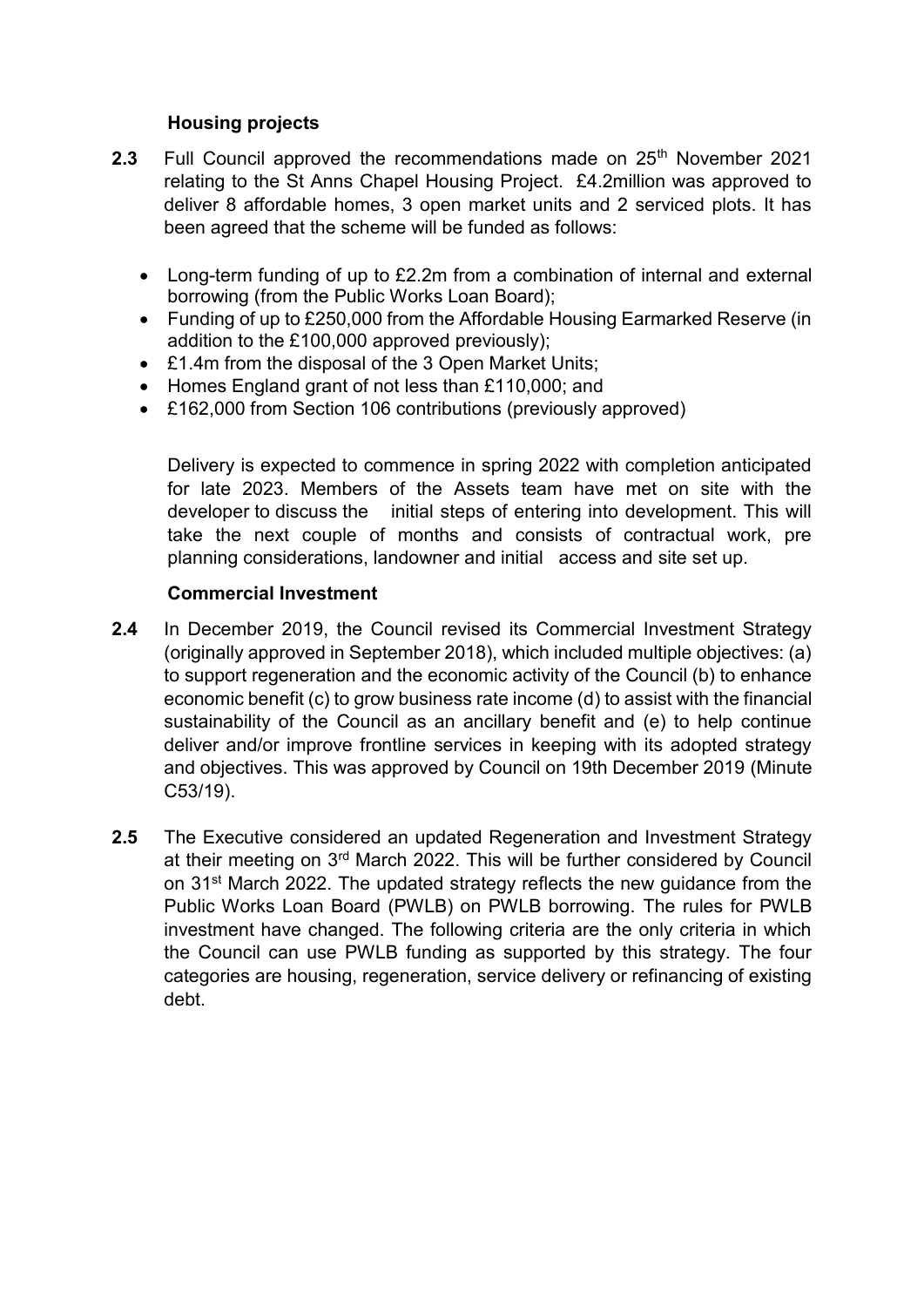## **Ivybridge Regeneration Project**

**2.6** In February 2021, the Council approved external borrowing of £9m from the Public Works Loan Board for capital expenditure in respect of the Ivybridge Regeneration Project. This is subject to, but not limited to the regulatory statutory planning process and the total scheme cost being within the £9m financial envelope. The project is expected to enhance Ivybridge town centre as a retail and social destination for the growing community and wider catchment area. The project aims not only to provide an anchor retail unit but to improve the town centre parking provision, town centre access, wheeled sports facility and the public realm. This multi benefit approach aligns with our adopted investment strategy of inward investment in the district.

## **Leisure Investment**

- **2.7** The Council has already invested £6.3m in Leisure Services. The leisure contract sets out for the Council to be reimbursed by the leisure contractor for the borrowing of the Leisure Investment and the income has already been factored into the Medium Term Financial Strategy. Following the impact of the COVID-19 pandemic on the leisure industry from March 2020 onwards, the management fee income due has been deferred and will start to be received for the 2021-22 financial year onwards in an agreed payment schedule. Executive considered a report on 3rd March 2022 on the contract variation and changes to the management fee profile. This will be further considered by Council on 31<sup>st</sup> March 2022.
- **2.8** In September 2019, Council approved an overall Borrowing Limit (for all Council Services) of £75 million.
- **2.9** On 26 November 2020, the Public Works Loans Board reduced interest rates by 1% for all new loans arranged from 26 November 2020. Local Authorities are required to submit a summary of their planned capital spending and PWLB borrowing for the following three years. This is updated on at least an annual basis. PWLB borrowing is permitted in the future for the four categories of regeneration, service delivery, housing and refinancing.

#### **Governance**

**2.10** The Head of Finance Practice invites bids for capital funding from all service managers annually on the strict proviso that all bids must go towards meeting a strategic priority. All capital bids are ranked against a prescribed priority criteria which is set out in the bid process. Submitted capital bids are assessed against the categories in each priority. Priority 1 categories include meeting strategic priorities and statutory obligations (e.g. Health and Safety, Disability Discrimination Act etc.) and other capital works required to ensure the existing Council property assets remain open. Priority 2 categories link to good asset management whereby the capital work proposed would either generate capital/revenue income or reduce revenue spending. A capital bid that will enable rationalised service delivery or improvement is also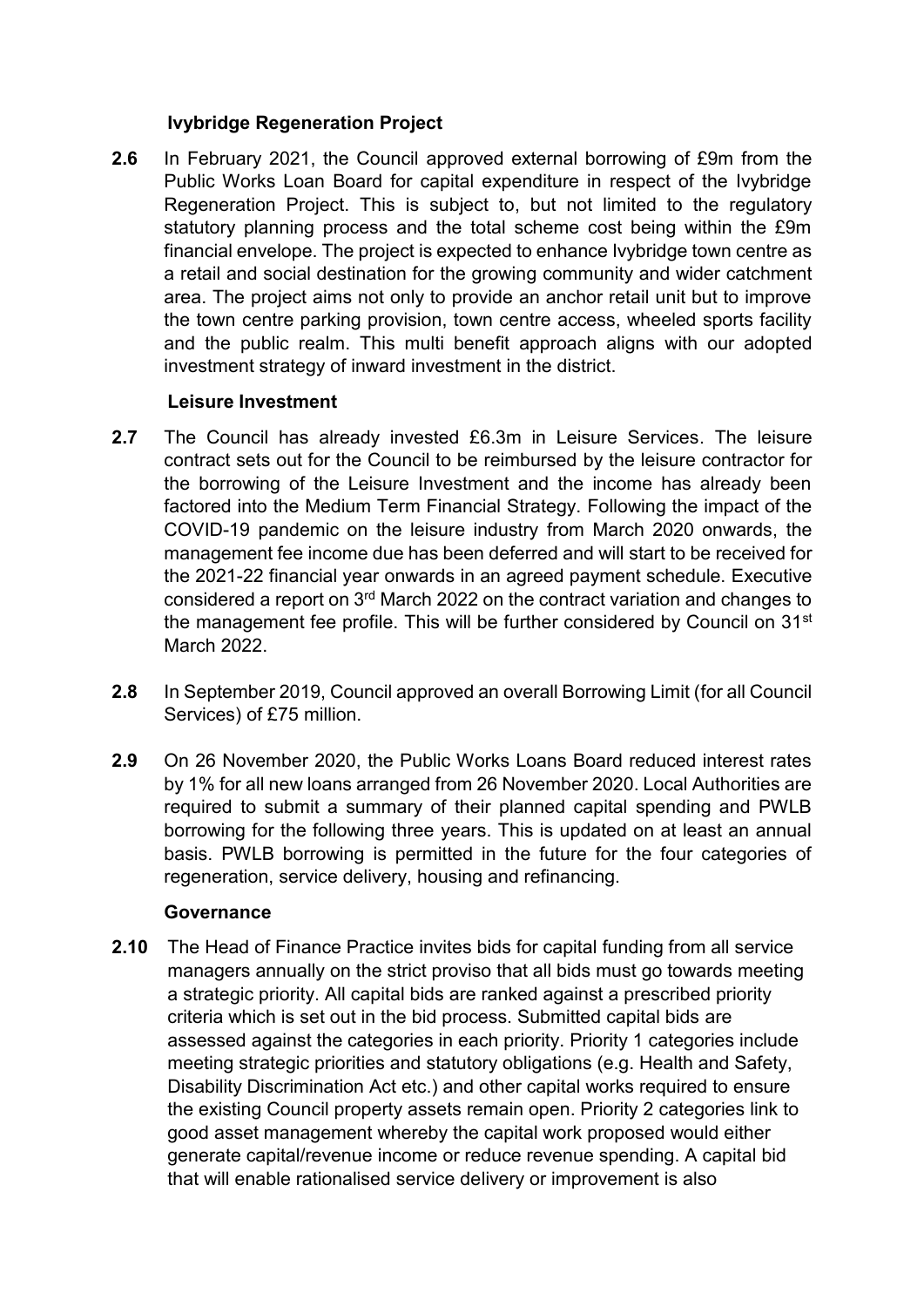considered a Priority 2 category to meet the Council's aims and objectives. The final capital programme is then presented to Executive and to Council in February each year.

**2.11** All capital expenditure must be financed, either from external sources (government grants and other contributions), the Council's own resources (revenue, reserves and capital receipts) or debt (borrowing, leasing and Private Finance Initiative). The planned financing of the above capital expenditure is as follows:

| <b>Financing of</b>                                                                               | 2020/21       | 2021/22         | 2022/23         | 2023/24         | 2024/25         |
|---------------------------------------------------------------------------------------------------|---------------|-----------------|-----------------|-----------------|-----------------|
| capital<br>expenditure                                                                            | <b>Actual</b> | <b>Estimate</b> | <b>Estimate</b> | <b>Estimate</b> | <b>Estimate</b> |
| Capital<br><b>Expenditure</b>                                                                     | 5,645,000     | 3,697,000       | 25,174,000      | 10,430,000      | 1,180,000       |
| Financed by:                                                                                      |               |                 |                 |                 |                 |
| <b>External sources</b><br>(Capital grants,<br><b>NHB, S106)</b>                                  | 1,400,000     | 851,000         | 3,198,000       | 1,180,000       | 1,180,000       |
| Own resources<br>(Capital receipts,<br>Earmarked<br>reserves)                                     | 2,393,000     | 1,835,000       | 3,857,000       | 4,090,000       | 0               |
| <b>Net financing</b><br>need for the year<br>(This is the<br>prudential<br>borrowing<br>required) | 1,852,000     | 1,011,000       | 18,119,000      | 5,160,000       | 0               |

**2.12** Debt is only a temporary source of finance, since loans must be repaid, and this is therefore replaced over time by other financing, usually from revenue which is known as Minimum Revenue Provision (MRP). Alternatively, proceeds from selling capital assets (known as capital receipts) may be used to replace debt finance. Planned MRP and use of capital receipts are as follows:

| <b>Replacement</b><br>of debt<br>finance | 2020/21<br><b>Actual</b> | 2021/22<br><b>Estimate</b> | 2022/23<br><b>Estimate</b> | 2023/24<br><b>Estimate</b> | 2024/25<br><b>Estimate</b> |
|------------------------------------------|--------------------------|----------------------------|----------------------------|----------------------------|----------------------------|
| <b>MRP</b>                               | 344,000                  | 486,000                    | 487,000                    | 734,000                    | 871,000                    |
| Use of capital<br>receipts               |                          |                            |                            |                            | *1,400,000                 |

*\*Capital receipts generated from the sale of houses (St Ann's Chapel housing scheme)*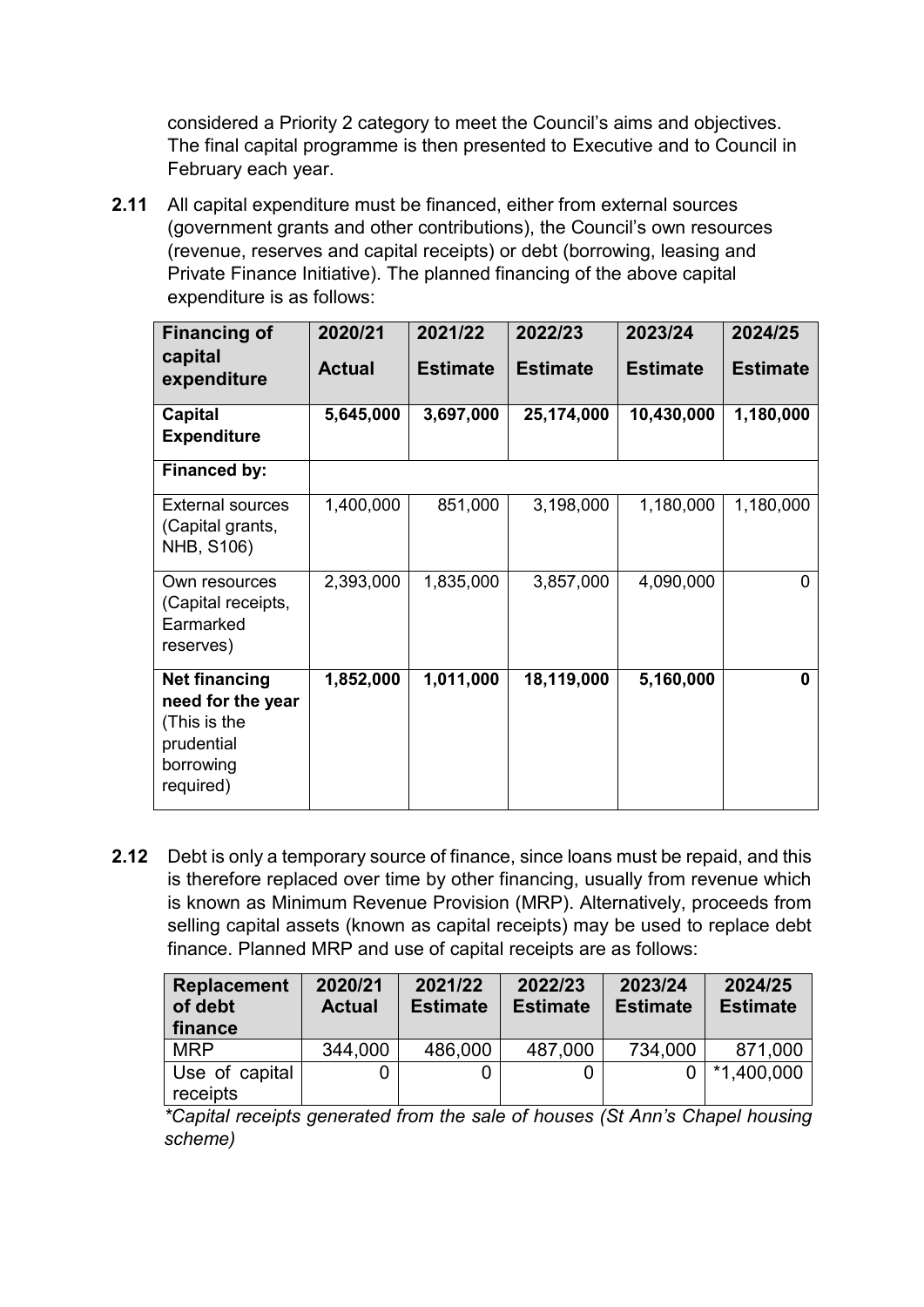# **3 Treasury Management**

- **3.1** Treasury management is concerned with keeping sufficient but not excessive cash available to meet the Council's spending needs, while managing the risks involved. Surplus cash is invested until required, while a shortage of cash will be met by borrowing, to avoid excessive credit balances or overdrafts in the bank current account.
- **3.2** The Council is typically more cash rich in the short-term as revenue income is received before it is spent, but cash poor in the long-term as capital expenditure is incurred before being financed. The revenue cash surpluses are offset against capital cash shortfalls to reduce overall borrowing.
- **3.3** As at 31 March 2021, the Council had external borrowing of £14.474 million.
- **3.4** As at 30 September 2021, the Council held £59.191m of Investments.

## **4 Borrowing Strategy**

- **4.1** The Council's main objectives when borrowing are to achieve a low but certain cost of finance while retaining flexibility should plans change in future.
- **4.2** These objectives are often conflicting, and the Council therefore will seek to strike a balance between cheap short-term loans and long-term fixed rate loans where the future cost is known but higher.
- **4.3** Projected levels of the Council's total outstanding debt which comprises borrowing is shown below, compared with the capital financing requirement.

|                                     | 2020/21       | 2021/22         | 2022/23         | 2023/24         | 2024/25         |
|-------------------------------------|---------------|-----------------|-----------------|-----------------|-----------------|
|                                     | <b>Actual</b> | <b>Estimate</b> | <b>Estimate</b> | <b>Estimate</b> | <b>Estimate</b> |
| Debt at 31<br>March                 | 14,474,000    | 14,380,000      | *30,862,000     | 30,723,000      | 28,542,000      |
| Capital<br>Financing<br>Requirement | 13,002,000    | 13,527,000      | 31,159,000      | 35,585,000      | 33,314,000      |

\*In 2022-23 there is a potential for South Hams to borrow up to £5million for the Plymouth and South Devon Freeport, subject to the final business case. This is still subject to Council approval on 31.3.2022 which has not yet happened at the time of writing this report and submission of the Final Business Case to the Government in April 2022. The SHDC investment would be paid back through business rates generated from the Langage and Sherford zones. It has been included in these figures so that the maximum borrowing position can be illustrated.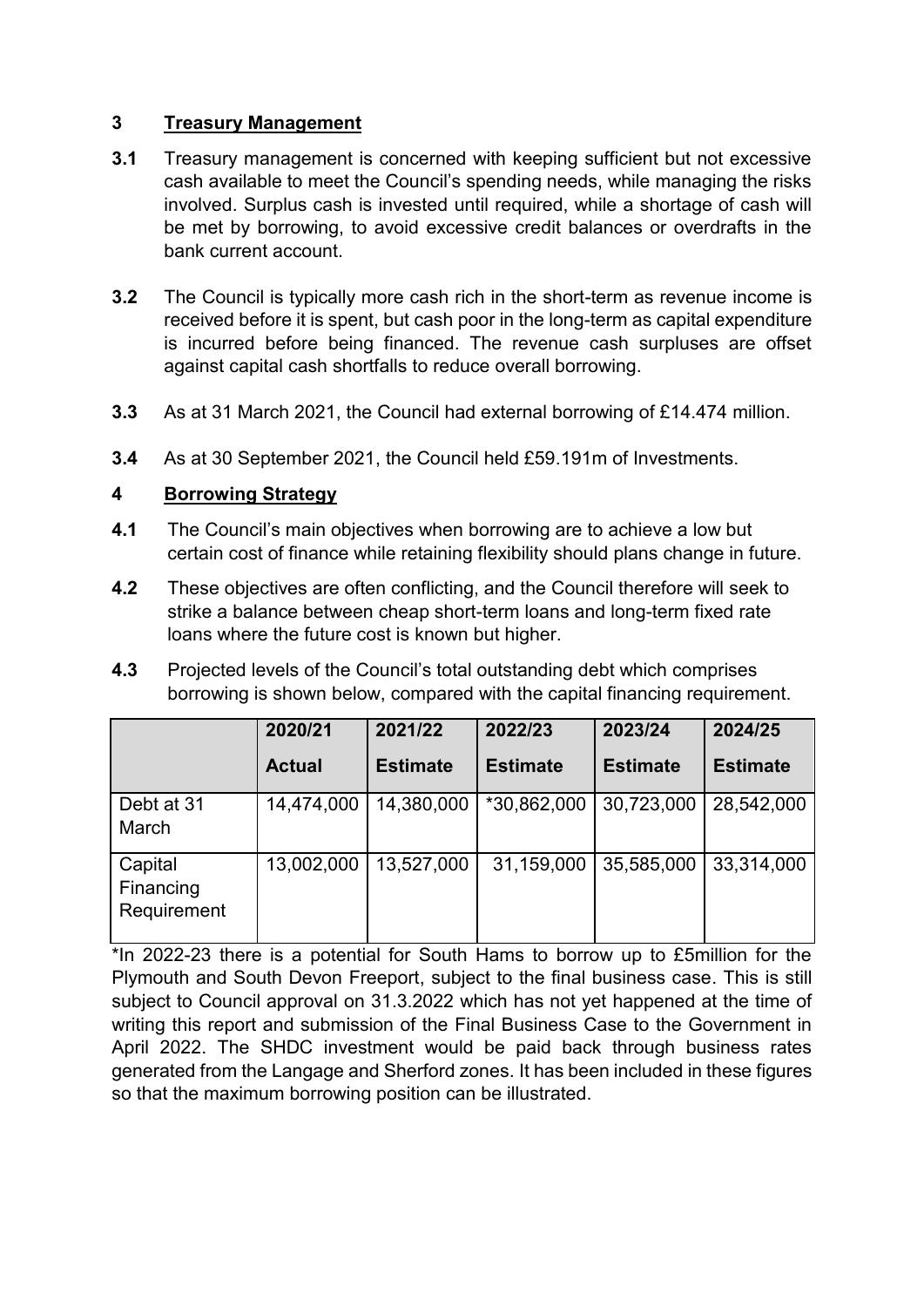**4.4** The Capital Financing Requirement is the measure of the Council's underlying need to borrow for the capital programme. This has been projected to be £31.2 million for 2022/23. This includes borrowing for leisure, an investment property in Dartmouth, waste, housing, Batson Creek (Salcombe) commercial units, Batson Creek (Salcombe) Harbour Depot, Dartmouth Health and Wellbeing Hub, Ivybridge Regeneration (see 2.6) and the Plymouth and South Devon Freeport (see 4.3).

# **5 Investment Strategy**

- **5.1** Treasury investments arise from receiving cash before it is paid out again. Investments made for service reasons or for pure financial gain are not generally considered to be part of treasury management.
- **5.2** The Council's policy on treasury investments is to prioritise security and liquidity over yield, i.e. to focus on minimising risk rather than maximising returns. Cash that is likely to be spent in the near term is invested securely, for example with the government, other local authorities or selected high-quality banks, to minimise the risk of loss.
- **5.3** Money that will be held for longer terms is invested more widely including in collective investment schemes (pooled funds whose underlying assets are company shares, bonds, property etc.). Examples of which are the CCLA Local Authorities' Property Fund and the CCLA Diversified Income Fund in which the Council is invested to balance the risk of loss against the risk of receiving returns below inflation.
- **5.4** Both near-term and longer-term investments may be held in pooled funds, where an external fund manager makes decisions on which particular investments to buy and the Council may request its money back at short notice.
- **5.5** Further details on treasury investments can be found in the treasury management strategy (Appendix B).

#### **Governance**

- **5.6** Decisions on treasury management investment and borrowing are made daily and are therefore delegated to the Corporate Director for Strategic Finance (S151 Officer) and finance staff (where appropriate), who must act in line with the treasury management strategy approved by Council.
- **5.7** Semi-annual reports on treasury management activity are presented to the Audit Committee which is responsible for scrutinising treasury management decisions.

# **6 Investments for Service Purposes**

**6.1** The Council has a £50,000 investment in the South West Mutual Bank which takes the form of shareholding in the bank, with the purpose of encouraging local economic growth.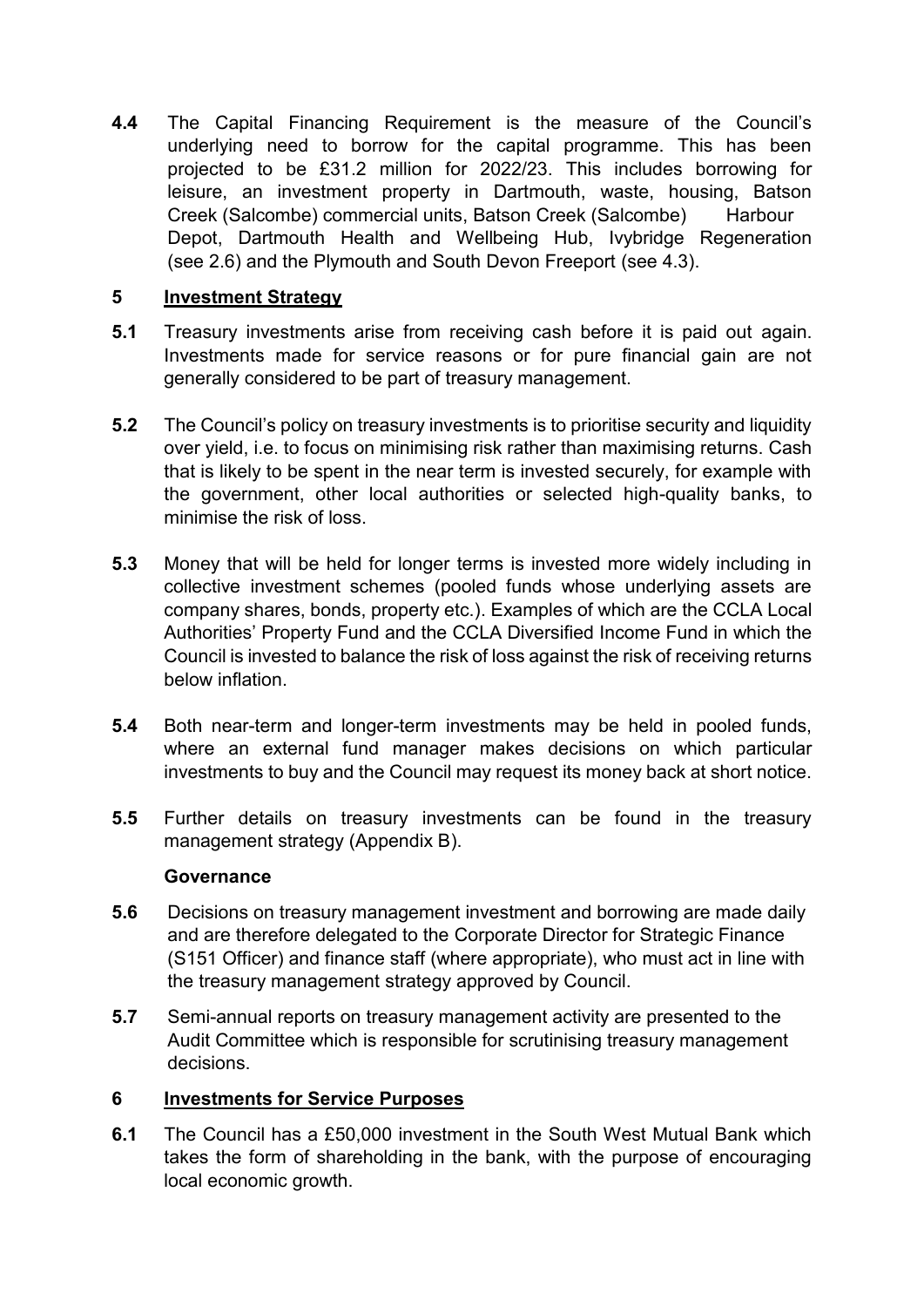**6.2** A report was approved by Members in February 2020 for the setting up of a Housing Company in the form of a Community Benefit Society (CBS). This has charitable status and would be capable of holding the affordable housing developed through housing projects, for example St Anns Chapel (see 2.3).

# **Governance**

**6.3** Decisions on service investments are made by the relevant service manager in consultation with the Corporate Director for Strategic Finance (Section 151 Officer) and must meet pre-approved criteria and limits. Most loans and shares are capital expenditure and purchases will therefore also be approved as part of the capital programme.

# **7 Investment Strategy**

- **7.1** In December 2019 (Minute C53/19) the Council revised its Commercial Investment Strategy. This strategy covers both development on Council-owned land and property acquisitions and has multiple objectives:
	- to support regeneration and the economic activity of the District
	- to enhance economic benefit and create business rates growth
	- to assist with the financial sustainability of the Council as an ancillary benefit
	- to help continue deliver and/or improve frontline services in line with the Council's adopted strategy and objectives.
	- security and liquidity
- **7.2** This Strategy will be achieved by acquisitions and developments within the South Hams District. This will include the focussed acquisition of existing assets and the development of new properties which are to be let to third parties.
- **7.3** Details of the Council's investment strategy can be found in the report approved by Full Council on 19th December 2019 - minute Reference CM53/19.

<http://mg.swdevon.lan/ieListDocuments.aspx?CId=151&MId=1334&Ver=4>

**7.4** The Executive considered an updated Regeneration and Investment Strategy at their meeting on 3rd March 2022. This will be further considered by Council on 31st March 2022. The updated strategy reflects the new guidance from the Public Works Loan Board (PWLB) on PWLB borrowing. The rules for PWLB investment have changed. The following criteria are the only criteria in which the Council can use PWLB funding as supported by this strategy. The four categories are housing, regeneration, service delivery or refinancing of existing debt.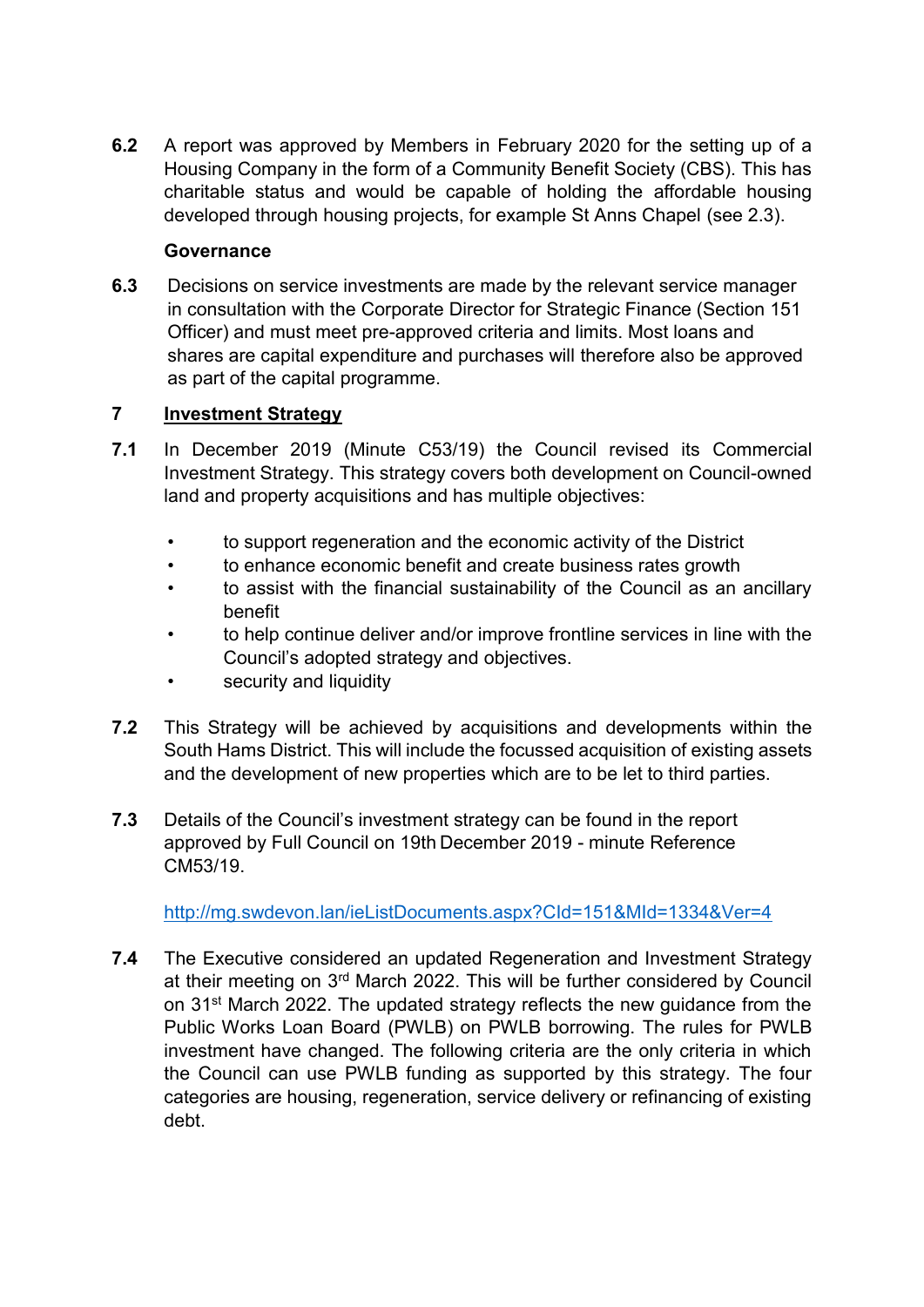# **8 Risk Management and Due Diligence**

- **8.1** The Council accepts there is a higher risk on property investments than with treasury investments. Financial risk will be weighed up against social and economic benefits of the investment. The principal risk exposures include variances resulting in a disruption or fall in income streams, fall in capital value which is either site-specific or due to general market conditions, deterioration in the credit quality of the tenant.
- **8.2** The Council assesses the risk of loss before entering into and whilst holding property investments/property opportunities by carrying out appropriate due diligence checks and implementing mitigation measures in managing risk:
	- The tenants need to be of good financial standing (this is assessed using Dun & Bradstreet credit rating reports and annual accounts). The number of tenants e.g. sole tenant or multi tenanted will be assessed.
	- The property condition such as date of construction and any imminent or significant refurbishment or modernisation requirements (forecast capital expenditure).
	- How the property investment, financial or non-specified investment meets the Council's multiple objectives as set out in the Council's strategy.
	- The lease must meet certain standards, such as being in a commercial popular location and have a number of years left on the lease providing a certain and contractually secure rental income stream into the future. Any break clauses will be assessed along with the number of unexpired years, bank guarantees and rent reviews.
	- The location will be within the South Hams District Council's boundary as set out in the Investment Strategy. The population of the catchment area, the economic vibrancy and known or anticipated market demand as well as proximity to travel infrastructure and other similar properties will be assessed.
	- Rental income paid by the tenant must exceed the cost of repaying the borrowed money from the Public Works Loan Board (which is itself funded by the Government). The surplus is then an ancillary benefit which supports the Council's budget position and enables the Council to continue to provide services for local people.
	- Future borrowing from the Public Works Loan Board must meet one of the four permitted categories of borrowing of regeneration, service delivery, housing or re-financing of existing debt.
	- The gross and net yield are assessed against the Council's criteria.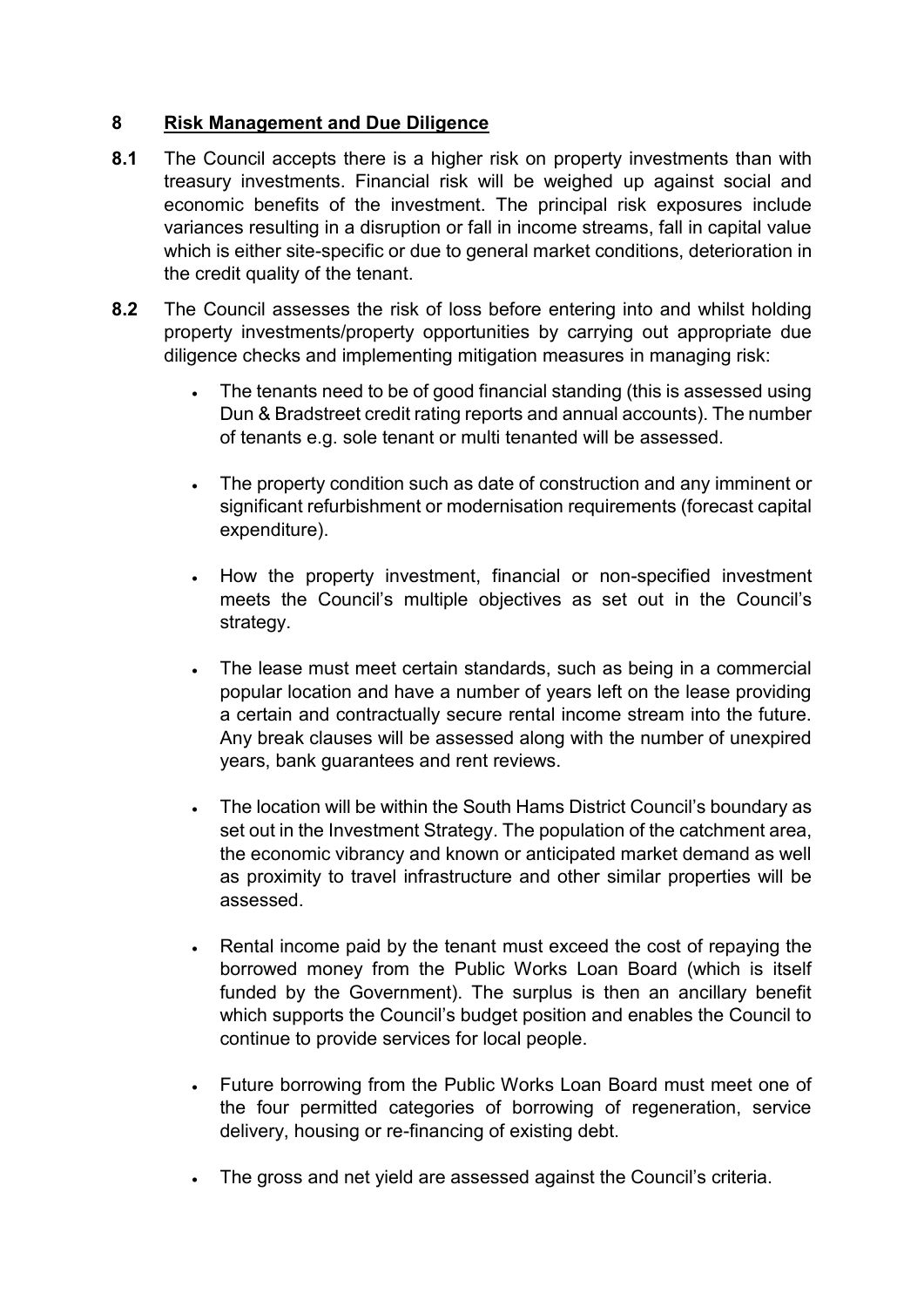- The prevailing interest rates for borrowing at the time.
- Debt proportionality considerations.
- The life and condition of the property is assessed by a valuer and the borrowing is taken out over the life of the asset. The amount of management and maintenance charges are assessed as well as the ease of in-house management. 10% of all rental income (or an amount as deemed prudent) is put into a Maintenance and Management Reserve to cover any longer-term maintenance issues.
- The potential for property growth in terms of both revenue and capital growth will be assessed.
- The risks are determined by the property sector e.g. office, retail, industrial, associated with specific properties and the mix of sectors within the Council's portfolio.
- Details of acquisition costs e.g. stamp duty land tax, legal costs
- The documented exit strategy for a purchase/new build.
- The legal and technical due diligence checks will also identify any specific problems such as anomalies in the title deed, restrictive use classes, indemnities, local competition, construction or refurbishment requirements.
- The Council engages the use of external advisors to assist in undertaking elements of the due diligence checks such as technical, legal, accounting, property and taxation advice.
- The Council undertakes sensitivity analysis of the interest repayments on its borrowing requirements as a percentage of its available reserves to ensure there is sufficient coverage in the event that rental income is below that forecasted. This ensures that the Council has the available reserves to enable service delivery to be maintained in the short to medium term, whilst alternative solutions are implemented.
- **8.3** Risk of loss shall be assessed on a case by case basis as part of the acquisition due diligence and will be a criteria considered throughout the approval process. Risk of loss during the management phase of the investment shall be reported in accordance with the criteria below. In accordance with Para 23-25 of Statutory Guidance on Local Government Investments, quantitative indicators or risk and portfolio performance will be reported to Audit Committee. The frequency of this reporting is anticipated to be every 6 months and will include the following indicators (as applicable):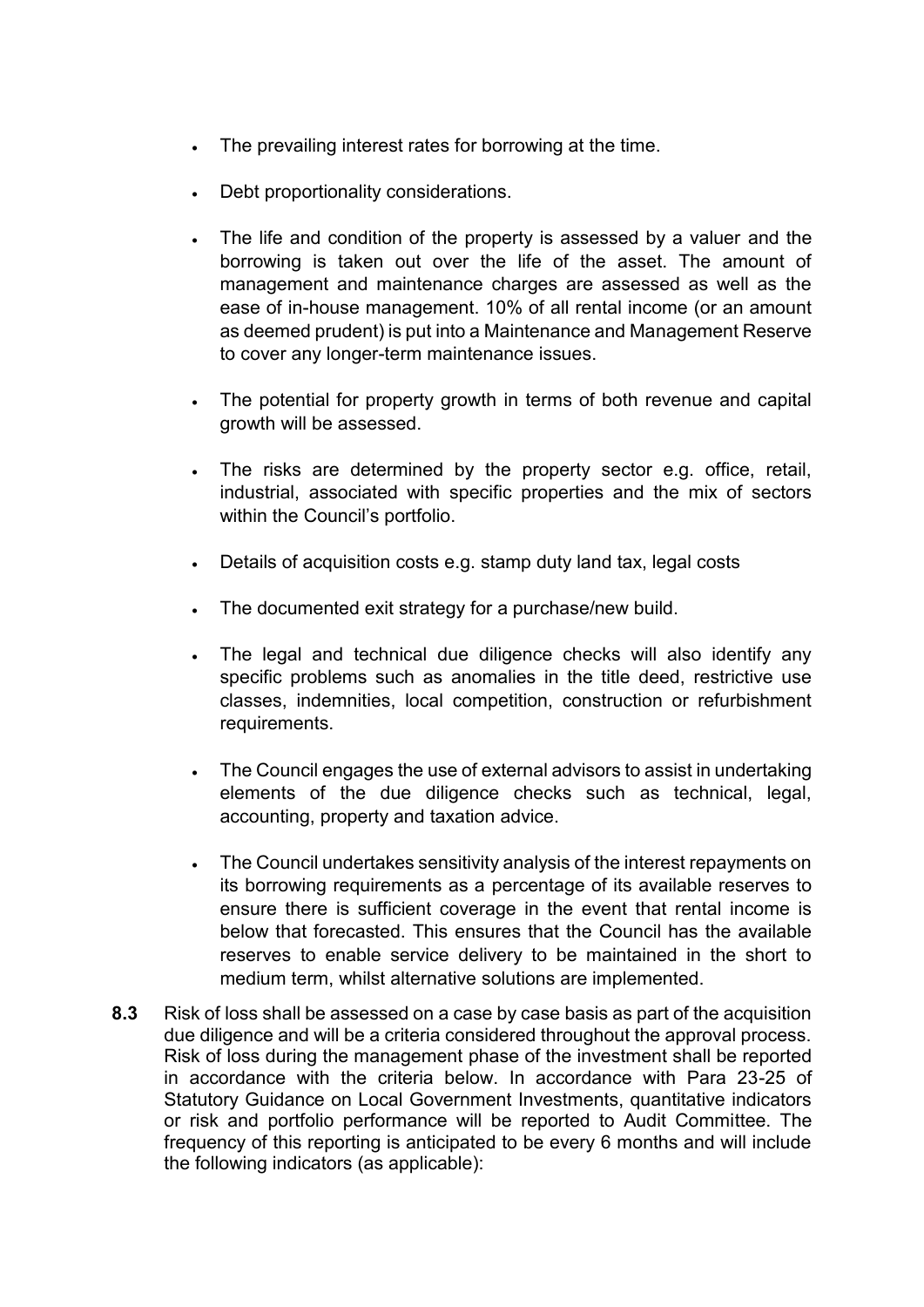- Rental value by property
- Rental value by tenant
- Sector split by purchase price
- Purchase price
- Rental income profile
- Tenant lease length
- Gross Yield
- Management, Maintenance and Risk Mitigation Reserve (MMRM)
- Current value

#### **Governance**

- **8.4** Acquisitions must conform to the adopted Commercial Investment Strategy. Any deviation from the agreed Strategy will require Council approval.
- **8.5** The Council's Senior Leadership Team will initially consider each proposal as an initial step and recommend that the proposal proceeds in principle.
- **8.6** When any decision to proceed with a development or acquisition is being considered, local Ward Members will be consulted at the earliest opportunity and be able to share their views with Executive Members and be consulted before the final decision is made.
- **8.7** Executive Members, along with the Head of Paid Service and S151 officer, will consider each and every proposal on its own merits and specifically how each proposal meets the Council's multiple objectives and desired outcomes.
- **8.8** Executive Members will consider debt proportionality (the amount borrowed to date against the net service expenditure ratio) on a case by case basis for each acquisition as part of the decision making process, with information provided to them as well as the S151 officer, the Head of Paid Service and the Leader of the Council. Investment indicators are set out within the Council's Treasury Management Strategy.
- **8.9** The Council undertakes sensitivity analysis of the interest repayments on its borrowing requirements as a percentage of its available reserves to ensure there is sufficient coverage in the event that rental income is below forecast. The Council also sets aside 10% annually of all rental income into a Maintenance, Management and Risk Mitigation (MMRM) Reserve. This is part of the Council's contingency arrangements.
- **8.10** Officers, working with their specialist advisors in the market will sift opportunities and only present to Executive Members, opportunities that closely meet the Strategy. They will then lead the Executive Members into debate over specific benefits and risks of each opportunity before the Executive Members make a decision. In this way, risk will be transparent through the process.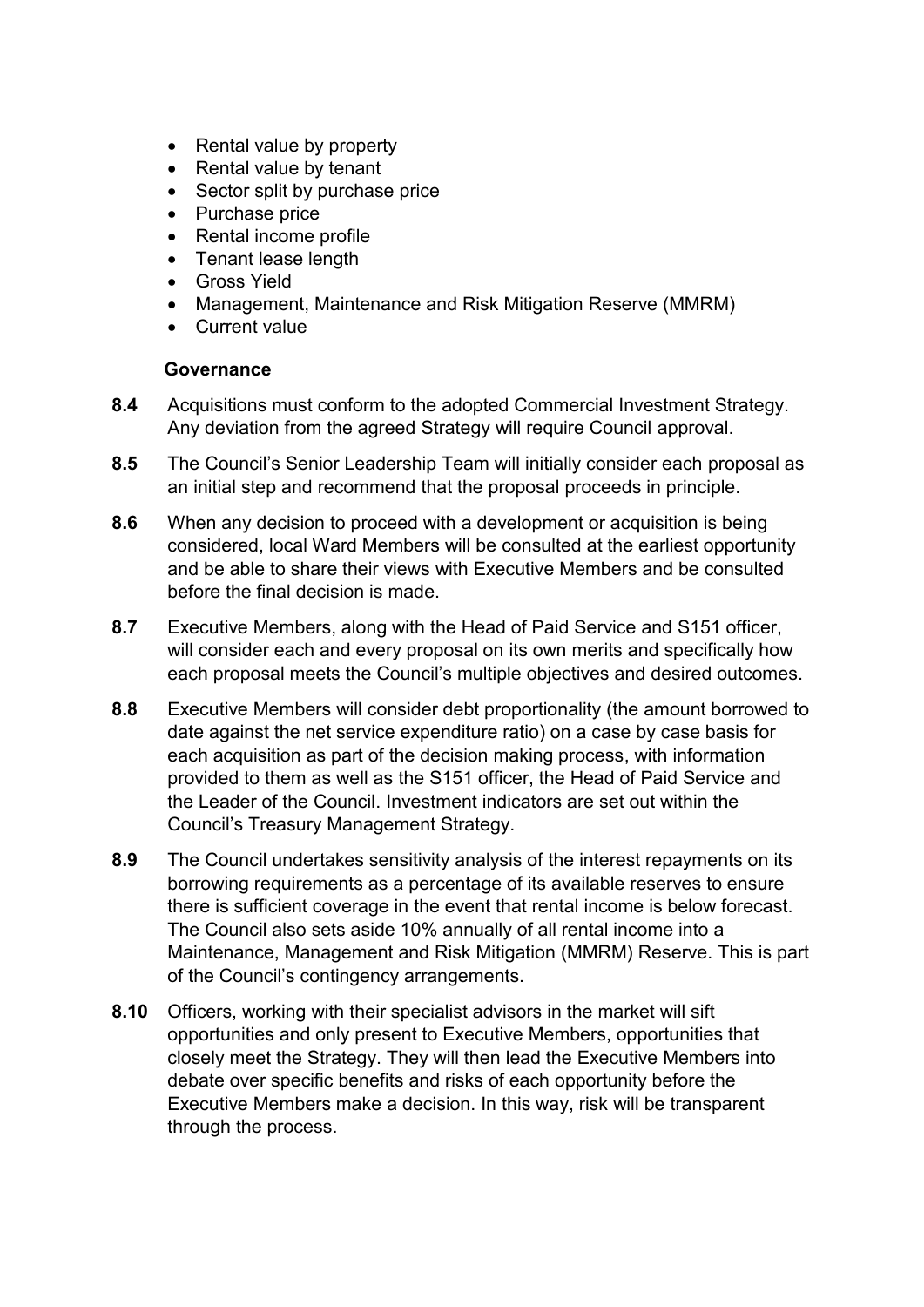**8.11** Projects and their outcomes will be kept under constant review by officers and reported to Executive and Audit Committee.

# **Development on Council Owned Land**

- **8.12** The Council will delegate the authority and decision making function relating to 'Development on Council Owned Land' to the Executive, assuming that the proposed expenditure complies with the Council approved total borrowing limits. Ward Members will be consulted at the earliest opportunity.
- **8.13** This delegation is to include the granting of associated leases in excess of 16 years as and when required, as recommended by the Assets CoP Lead, on a project by project basis.
- **8.14** Any project will be subject to Due Diligence and Legal Searches and occasionally other data as need arises.
- **8.15** Specialists will be commissioned to act on behalf of the Council to source suitable development and tenant opportunities and manage the due diligence process.
- **8.16** Officers will provide Members of the Executive with a set of data and an indicative cash flow for each project under investigation. These will aid decision making on whether to proceed or not.

#### **Investment Acquisitions within the South Hams**

- **8.17** The Council will delegate the authority and decision making function relating to 'Investment Acquisitions in the South Hams' to the Head of Paid Service and Section 151 Officer, in consultation with Members of the Executive, assuming that the proposed expenditure complies with the Council approved total borrowing limits.
- **8.18** In the event of three or more Executive Members expressing their opposition to the proposal, then the matter will proceed no further.
- **8.19** Any project will be subject to Due Diligence and Legal Searches and occasionally other data as need arises. In line with this strategy, a report will be presented (for noting purposes) to the subsequent meeting of the Executive.

#### **Debt Proportionality**

- **8.20** The investment strategy considers the risks of investment and the Council engaged Treasury Management advisors to analyse the level of debt proportionality to the Council's finances (e.g. levels of reserves, asset base and level of interest costs as a percentage of income).
- **8.21** Investment Property acquisitions expand the Council's balance sheet and interest costs will form a higher percentage of locally derived income. It would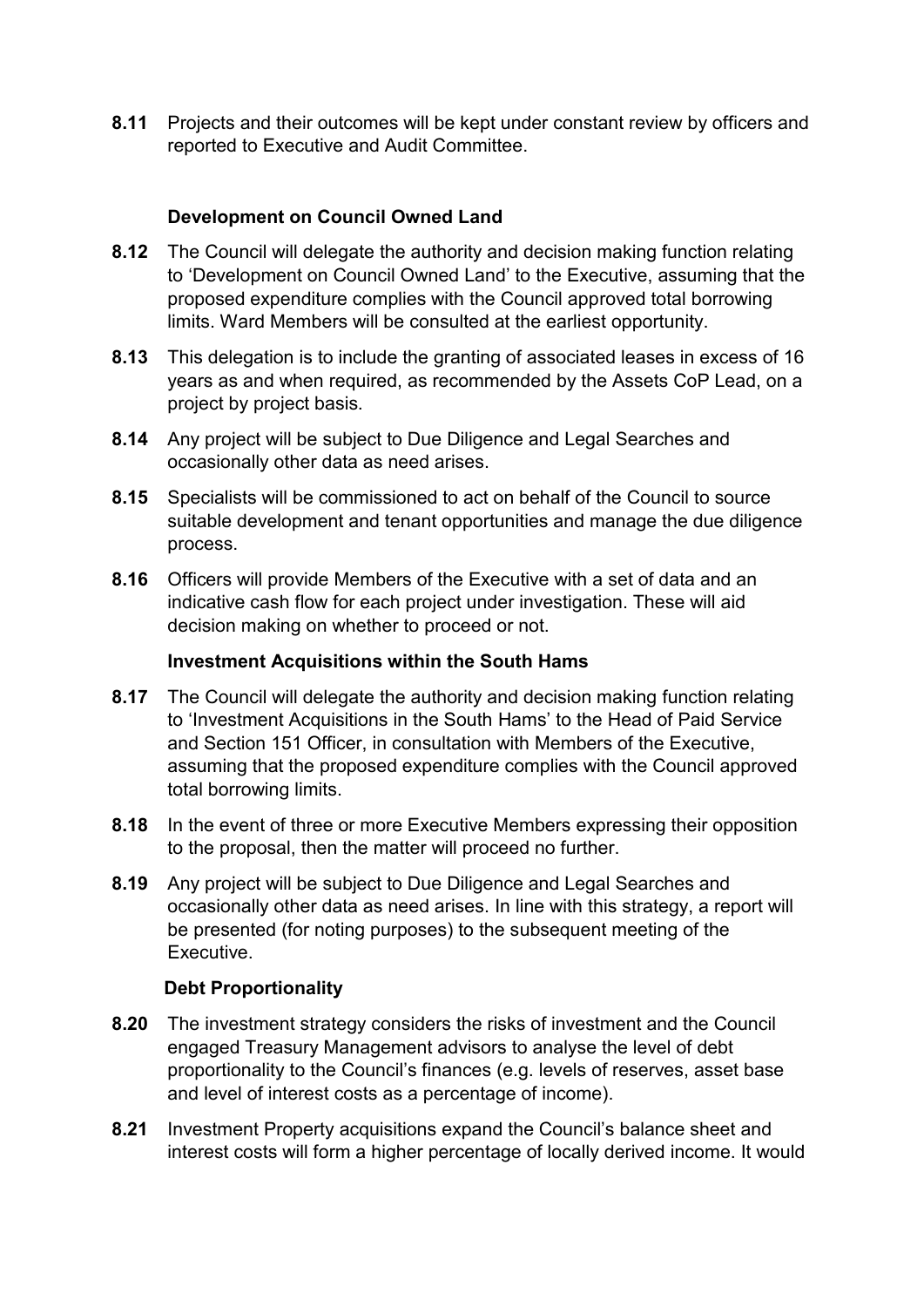absorb some reserves if there are shortfalls in or disruption to the income stream required to meet the additional expenditure.

- **8.22** Sensitivity analysis on the level of debt interest against the Council's level of reserves is considered as part of the Medium Term Financial Strategy and as part of the budget proposals each year. This ensures that the Council has the available reserves to enable service delivery to be maintained in the short to medium term, whilst alternative solutions are implemented.
- **8.23** In order that property investments remain proportionate to the size of the Council, borrowing for the Investment Strategy is subject to an overall limit (for all Council services) of £60 million.
- **8.24** The Council set an upper limit on External Borrowing (for all Council services) as part of the Medium Term Financial Strategy of £75 million. Interest payments at 2% would equate to 9.8% of available reserves (Appendix G to the Budget Proposals report for 2022/23 – Council 10th February 2022).

# **Liquidity**

- **8.25** Compared with other investment types, property is relatively difficult to sell and convert to cash at short notice and can take a considerable period to sell in certain market conditions. To ensure that the invested funds can be accessed when they are needed, for example to repay capital borrowed, the Council will spread its liquidity profile across its portfolio and also have a spread of the sector in which the Council invests. The Council also documents potential exit strategies as part of its due diligence checks.
- **8.26** Liquidity will be a factor in determining the amount of rent set aside in the Maintenance Management and Risk Mitigation Reserve for each investment which has a balance of £66,000 as at 31 March 2022. This will be reviewed with the same frequency as the risk reporting procedure set out in the Council's Commercial Investment Strategy.

# **9 Asset Management**

- **9.1** To ensure that capital assets continue to be of long-term use, the Council has an asset management strategy in place.
- **9.2** When a capital asset is no longer needed, it may be sold so that the proceeds, known as capital receipts, can be spent on new assets or to repay debt.
- **9.3** Repayments of capital grants, loans to third parties for capital expenditure and investments also generate capital receipts.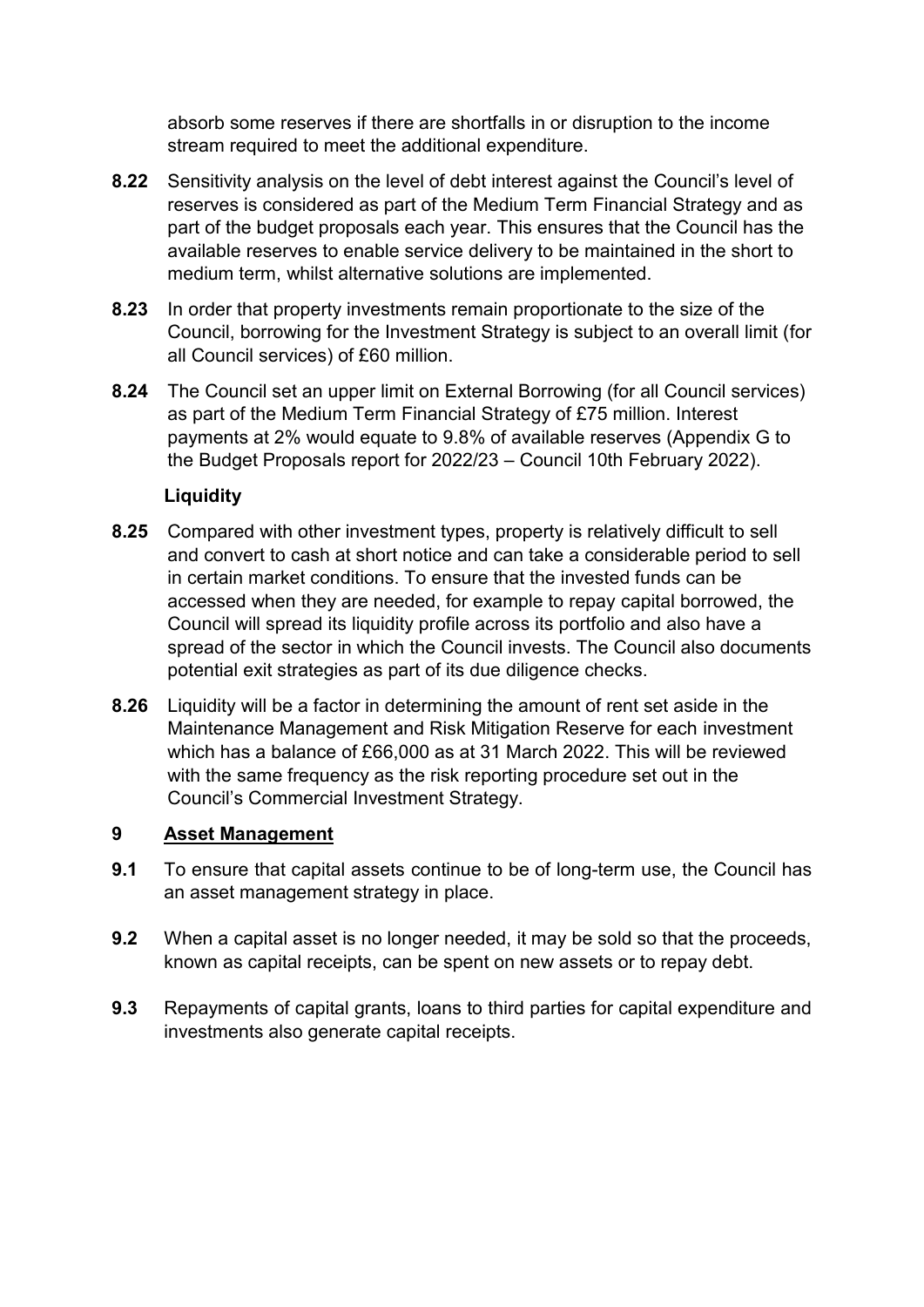**9.4** The Council estimates to receive £380,000 capital receipts in the coming financial year as follows:

| Capital<br><b>Receipts</b> | 2020/21<br>actual | 2021/22<br>forecast | 2022/23<br>budget | 2023/24<br>budget | 2024/25<br>budget |
|----------------------------|-------------------|---------------------|-------------------|-------------------|-------------------|
| Asset sales                | 184,000           | 380,000             | 380,000           | 380,000           | $*1,400,000$      |
| Loans repaid               |                   |                     | 0                 |                   | (1,400,000)       |
| <b>TOTAL</b>               | 184,000           | 380,000             | 380,000           | 380,000           | 380,000           |

*\*Capital receipts generated from the sale of the houses*

## **10 Liabilities**

#### **Governance**

- **10.1** Decisions on incurring new discretional liabilities are taken by Head of Practice in consultation with the Corporate Director for Strategic Finance (Section 151 Officer).
- **10.2** The risk of liabilities crystallising and requiring payment is monitored as part of the budget monitoring and reported to the Executive quarterly.

# **11 Revenue Budget Implications**

**11.1** Although capital expenditure is not charged directly to the revenue budget, interest payable on loans and MRP are charged to revenue, offset by any investment income receivable. The net annual charge is known as financing costs; this is compared to the net revenue stream i.e. the amount funded from Council Tax, business rates and general government grants.

|                                        | 2020/21<br>actual | 2021/22<br>forecast | 2022/23<br>budget | 2023/24<br>budget | 2024/25<br>budget |
|----------------------------------------|-------------------|---------------------|-------------------|-------------------|-------------------|
| Financing costs                        | 550,144           | 736,521             | 727,602           | 1,062,372         | 1,064,005         |
| Proportion of<br>net revenue<br>stream | 5.9%              | 7.6%                | 6.9%              | 10.4%             | 10.2%             |

*Proportion of financing costs to net revenue stream*

**11.2** Further details on the revenue implications of capital expenditure are included in the Revenue Budget.

#### **Sustainability**

**11.3** Due to the very long-term nature of capital expenditure and financing, the revenue budget implications of expenditure incurred in the next few years will extend for up to 50 years into the future.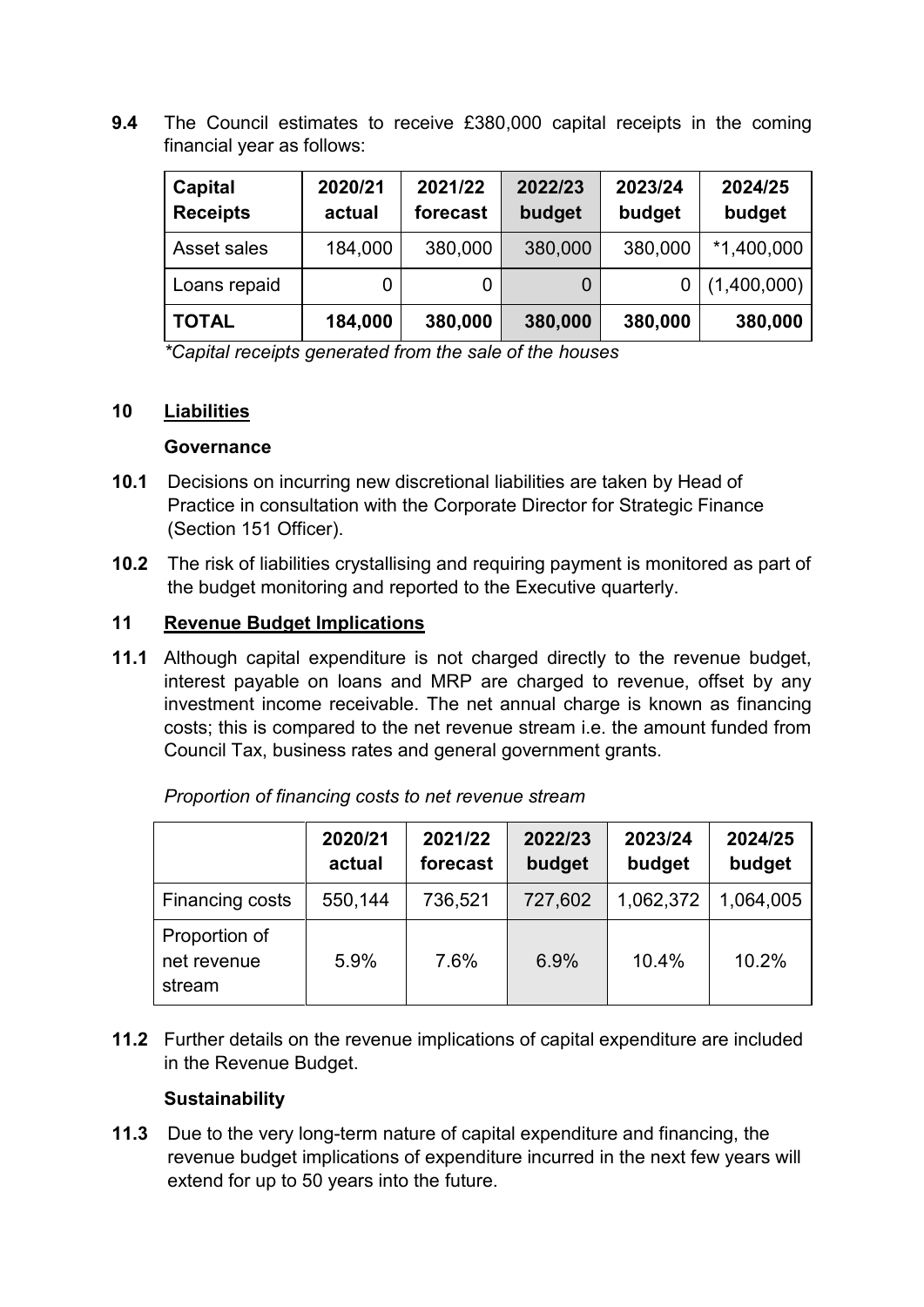- **11.4** The Corporate Director of Strategic Finance (S151 Officer) is satisfied that the proposed capital programme is prudent, affordable and sustainable and it is fully integrated with the Council's 2022/23 Medium Term Financial Strategy, Treasury Management Strategy and Investment Strategy and other strategic plans. The Capital Strategy is compiled in line with the requirements of the 2017 CIPFA Prudential Code and 2017 Treasury Management Code. The risks associated with the Investment Strategy are covered within the Strategy.
- **11.5** The delivery of the individual capital schemes on the plan is directly linked to the original approval of the capital project supported by each project having a project lead who is responsible for the delivery of the project (appropriate skills, contracting, planning etc.) and the subsequent achievement of the objectives of that project.
- **11.6** Members, via the Executive meetings, receive quarterly budget monitoring reports on the Council's Capital Programme. Through these updates, which are driven by the requirement of financial reporting, Members can review and challenge the delivery of projects and any changes to both the timing and expenditure of the capital project.
- **11.7** If subsequent to the capital project being completed there are variations to the income expected to be generated from that asset, this will be reported as a variance in the quarterly budget monitoring reporting and if ongoing will be included in the following year's revenue budget proposals.
- **11.8** The Council's Senior Leadership Team has oversight for the delivery of and challenge to the Capital Strategy and Capital Programme.

# **Affordability**

- **11.9** Affordability is critical in applying the capital strategy and approving projects for inclusion in the capital programme. This is either demonstrated by a report on the project being presented to Executive/Council for approval supported by a business case identifying the expenditure and funding, appraisal of alternative options and the risks and rewards for the approval of the scheme, or by delegated procedures set out within the commercial investment strategy (containing this information).
- **11.10** All projects need to have a clear funding source. If external funding such as an external grant is to be used, there needs to be a clear funding commitment.
- **11.11** Affordability of each project needs to be clear, not only for the funding of the capital spend, but also to cover any ongoing costs of the operation and funding of that capital spend.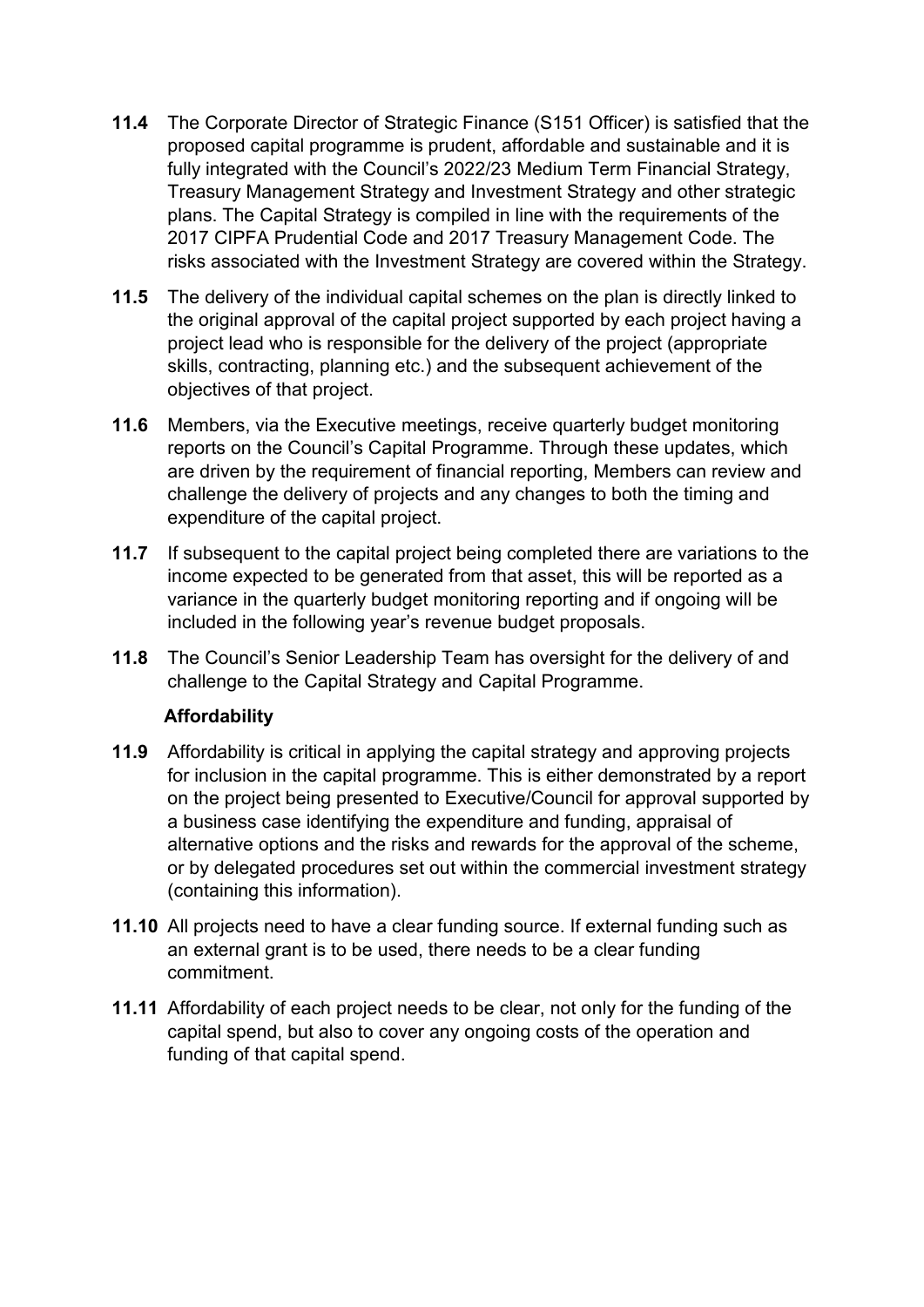- **11.12** Where borrowing is to be used the affordability is of greater importance and the affordability has to include the interest costs of that borrowing and the provision for the repayment of the borrowing (MRP). This repayment is matched to a prudent asset life and any income streams estimated to fund this asset must be sustainable. The rules around the governance of this borrowing are outlined in the Prudential Code (as summarised above).
- **11.13** At no stage should the asset value be lower than the value of outstanding debt unless there is a clear plan to mitigate that shortfall or to sell that asset.

#### **Risks**

- **11.14** The risks associated with a significant Capital Programme and a significant level of borrowing can be mitigated through all capital projects being supported by a business case, having adequate project management and/or project boards, suitable skills for the delivery of the project, tax planning, cash flow, clear operational plan for the use of the asset, security and due diligence on loans and purchases, use of external advice where appropriate, project contingencies, full tender process and regular and transparent reporting to Members.
- **11.15** There are clear links from the capital strategy to both the treasury management strategy, prudential indicators, authorised borrowing limits and the revenue budget. These are also subject to review and oversight by Members at the Audit Committee and Council. For any new borrowing, and this is a greater risk as the value of borrowing increases, this does increase the Council's overall liabilities that will need to be repaid in the future.
- **11.16** In addition, this increases the Council's level of fixed interest and repayment costs that it will incur each year. In 2022/23 the borrowing liability is estimated at a maximum of £26m with ongoing financing costs of the borrowing of approx. £1m. This is a clear risk that all Members need to be aware of.
- **11.17** However, this risk for assets is mitigated by a robust business case and a MRP that will repay the borrowing costs over a (prudent) asset life. Any variations from this are set out in the MRP Policy (section 2.5 of the Treasury Management Strategy). Any variation in expected income is an issue, however given the wide range of operational assets and different income streams this helps to mitigate this risk.
- **11.18** As outlined above in the position statement, investment properties have a different type and level of risk. Risk arises from both variations in income streams (tenant non-renewal etc.) and from asset values (impact economic conditions and retail trends etc.). The Council has established a clear strategy, criteria and a governance route for these purchases which has included member training, second opinion on asset values, due diligence, site visits, surveys etc. The Council currently owns one investment property in **Dartmouth**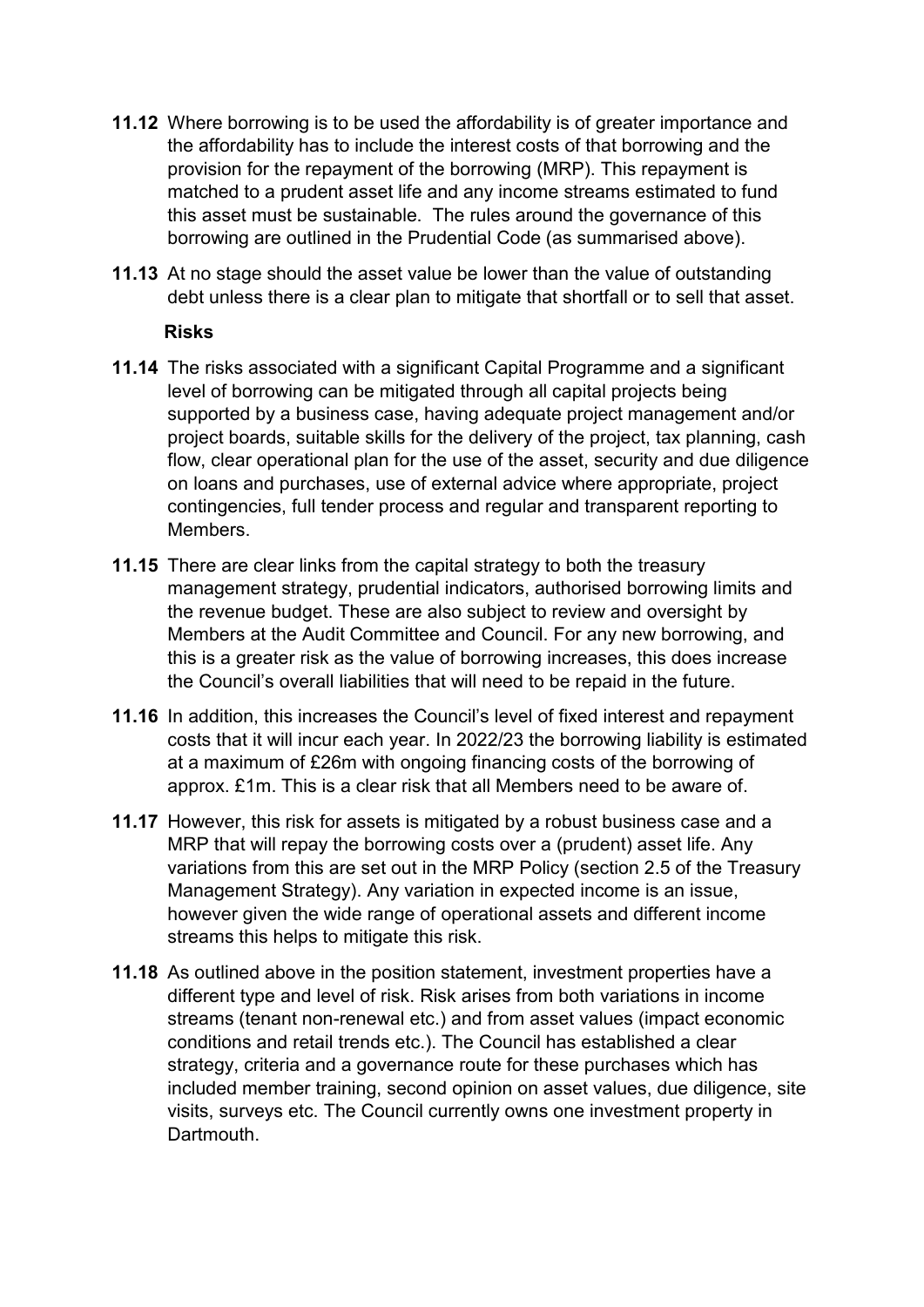**11.19** There are risks (and rewards) associated with the purchase of these type of assets.

## **12 Knowledge and Skills**

- **12.1** The Council employs professionally qualified and experienced staff in senior positions with responsibility for recommending capital expenditure, borrowing and investment decisions to Members.
- **12.2** The Director of Place & Enterprise is a Chartered Civic Engineer with 18 years of experience. In addition, the Director of Place & Enterprise holds a MSc in Construction Law.
- **12.3** The Corporate Director of Strategic Finance (S.151 Officer) is a Chartered Accountant (ICAEW) with 18 years of experience of being a S151 Officer (Chief Finance Officer). In addition, the Corporate Director for Strategic Finance holds a BSc in Mathematics and has previously worked in the private sector for accountancy firms.
- **12.4** The Estates Specialist is a Chartered Surveyor, qualified for over 15 years, with an Estate Surveying degree. In addition they are a Registered Valuer.
- **12.5** The Monitoring Officer is a qualified solicitor with over 20 years public sector experience as a Monitoring Officer.
- **12.6** Where Council staff do not have the knowledge and skills required, use is made of external advisers and consultants that are specialists in their field. The appropriate expertise is always resourced in relation to any financial, legal and asset related due diligence required. A list is below:-
	- Link Group Treasury Management Advice
	- Savills Property Agents
	- JLL Property and Technical Consultants
	- CCD Properties Limited Development Specialists
	- Arcadis Building Surveyors and Engineers
	- Womble Bond Dickinson Solicitors
- **12.7** This approach is more cost effective than employing such staff directly, and ensures that the Council has access to knowledge and skills commensurate with its risk appetite.
- **12.8** Following the District Elections in May 2019, a comprehensive Members' Induction Programme was undertaken in May 2019. This included specific financial and treasury management training.